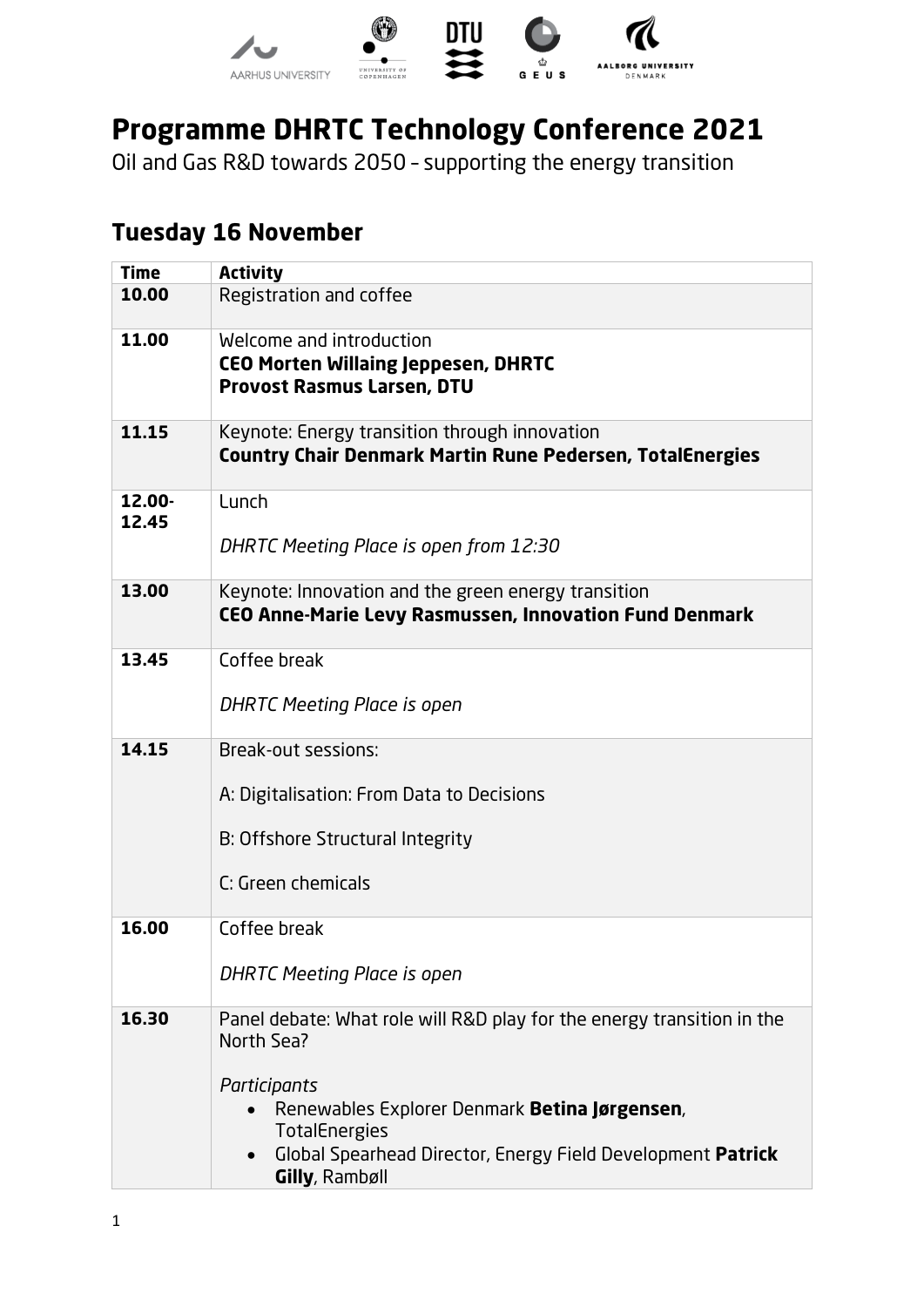

|                   | • CEO Glenda Napier, Energy Cluster Denmark<br>• CEO Morten W. Jeppesen, DHRTC<br>Moderated by Thomas J. Howard, Associate Professor and Head of<br>DTU X-Tech |
|-------------------|----------------------------------------------------------------------------------------------------------------------------------------------------------------|
| 17.30<br>$-19.00$ | <b>Poster Session</b>                                                                                                                                          |
| 19.30             | <b>Dinner</b>                                                                                                                                                  |
| 21.30<br>$-00.00$ | Networking                                                                                                                                                     |

# **Wednesday 17 November**

| <b>Time</b>     | <b>Activity</b>                                                                                                    |
|-----------------|--------------------------------------------------------------------------------------------------------------------|
| 9.00            | Keynote: Reducing the Environmental Impact of Oil and Gas Production<br><b>Professor MSO Simon Andersen, DHRTC</b> |
| 9.45            | Coffee break                                                                                                       |
|                 | DHRTC Meeting Place is open                                                                                        |
| 10.15           | Break-out sessions:                                                                                                |
|                 | A: Energy transition from an oil and gas perspective, abandonment, and<br>Carbon Storage                           |
|                 | B: Produced Water Management                                                                                       |
| 12.00-<br>12.45 | Lunch                                                                                                              |
|                 | DHRTC Meeting Place is open from 12:30                                                                             |
| 13.00           | <b>Poster Session Award Ceremony</b><br><b>Research and Educational Coordinator Lene Hjelm Poulsen, DHRTC</b>      |
| 13.30           | Keynote: CCS - perspectives in the Danish North Sea<br><b>VP Morten Gjetting Stage, TotalEnergies</b>              |
| 14.30-<br>14.45 | Closing remarks<br><b>CEO Morten Willaing Jeppesen, DHRTC</b>                                                      |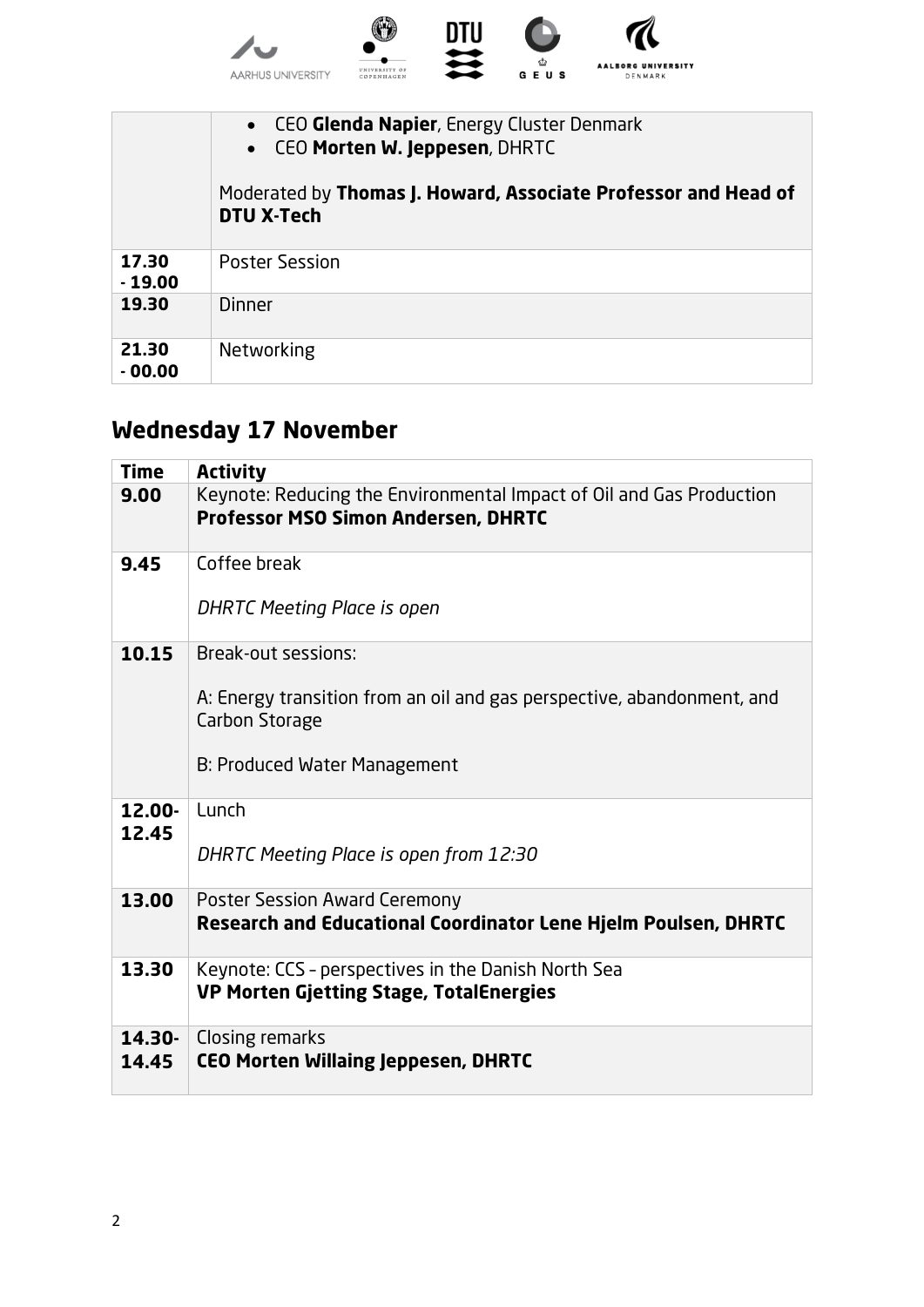

# **Breakout sessions: detailed descriptions**

Day 1 - November 16th

# **Theme**

Digitalisation: From Data to Decisions *Chair: Jørgen Næumann, DHRTC*

#### **Subtheme**

From Digitisation to Digitalisation – From Data to Decisions

Presenter: Thomas Martini Jørgensen, DTU Compute

#### **Subtheme**

Estimation of Shear Sonic Logs in the Heterogeneous and Fractured Lower Cretaceous of the Danish North Sea using an Artificial Neural Network - A Case Study

Presenter: Mads Lorentzen, GEUS

Shear wave velocity information is valuable in many aspects of seismic exploration and characterization of reservoirs. However, shear wave logs are not always available due to cost and time-saving purposes. In this presentation, I demonstrate a tailored artificial neural network supervised learning approach to estimate shear wave velocity from well log measurements in the Lower Cretaceous section in the Danish North Sea. I use a limited well-log dataset from six wells in the Valdemar and Boje fields whereof four wells comprise the training set for the artificial neural network model, and two wells are used for testing. The limits of the algorithm are explored and analysed, and the main results are compared with a calibrated empirical rock physics model.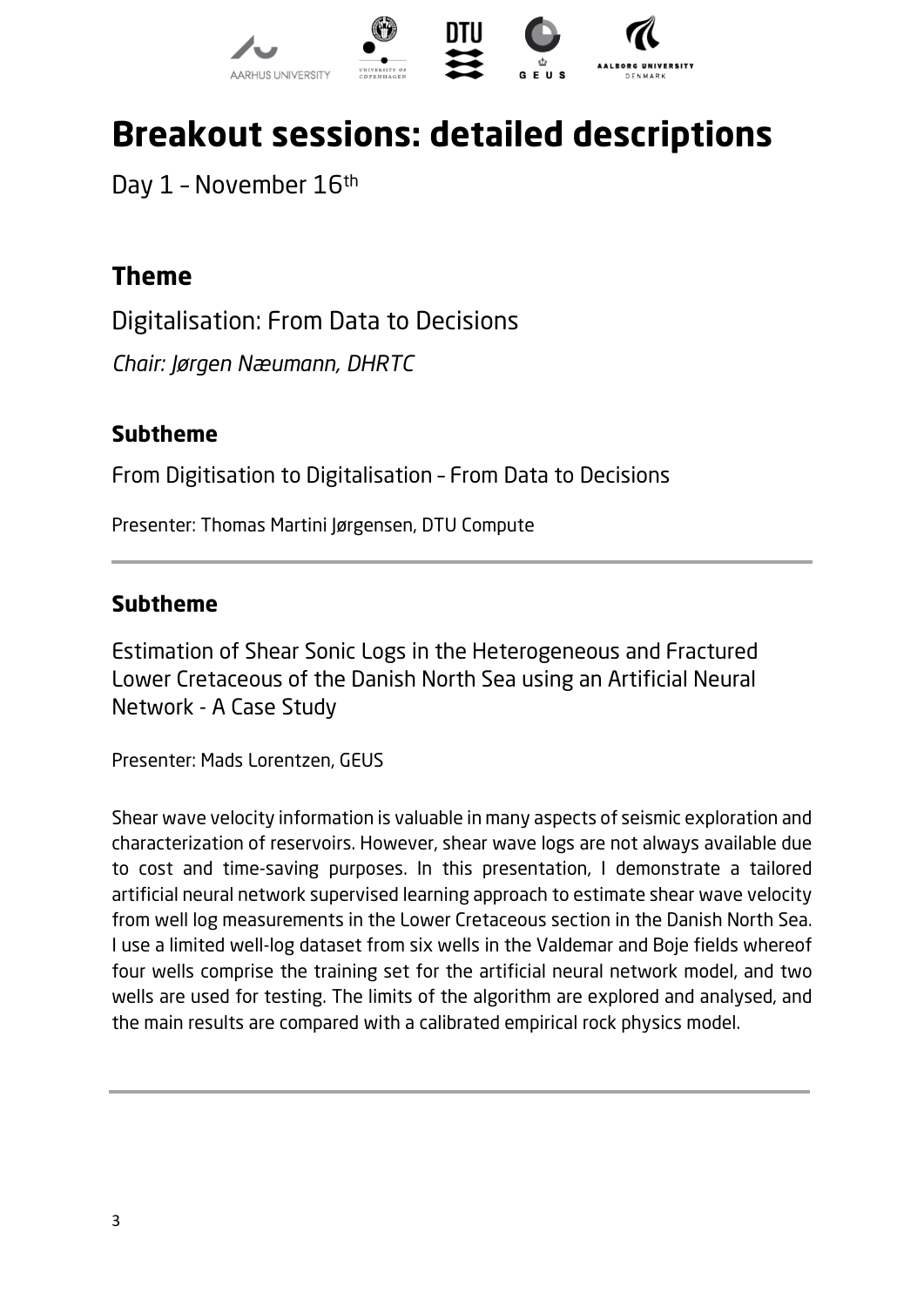

Digitalising geological surveying in support of Longyearbyen CO2 Lab, **Svalbard** 

Presenter: Simon Oldfield, DHRTC

Fracturing in the overburden of CO2 storage reservoirs can present a risk for project success. In this study we combine use of a drone-mounted camera with traditional fracture mapping to characterise the 3D geometry of fracture networks.

Typically, fracture networks are mapped in two-dimensions and measured along onedimensional intersections. We integrate field measurements with detailed threedimensional scene reconstruction to build a mesh and textures representing the threedimensional geometry of fracture networks.

By comparing the nature of these observations in across a larger spatial area, we aim to understand larger-scale controls on fracture geometry distribution across the structure of the area.

#### **Subtheme**

Applying Model Predicitve Control and advanced instrumentation to improve and waste water treatment in offshore oil fields

Presenter: John Bagterp Jørgensen, DTU Compute

We describe digitalization tools for the oil and gas industry to achieve zero harmful discharge to the marine environment while maintaining high oil production. We aim to stabilize and reduce hydrocarbon concentrations in discharged water as a case study to achieve zero harmful discharges from the oil and gas industry. Using engineering domain knowledge, we model the flow line, the three-phase separator and the deoiling hydrocyclones to simulate and control oil-in-water concentrations in the produced water while maximizing the oil production. We use novel sensors for the oil-in-water concentration, grey-box modelling techniques and model predictive control that combines real-time data and simple process models to simultaneously stabilize and maximize the oil production rate while respecting constraints on the oil-in-water discharge concentration. The developed system will be tested using industry standard digital twins as well as in a physical flow loop.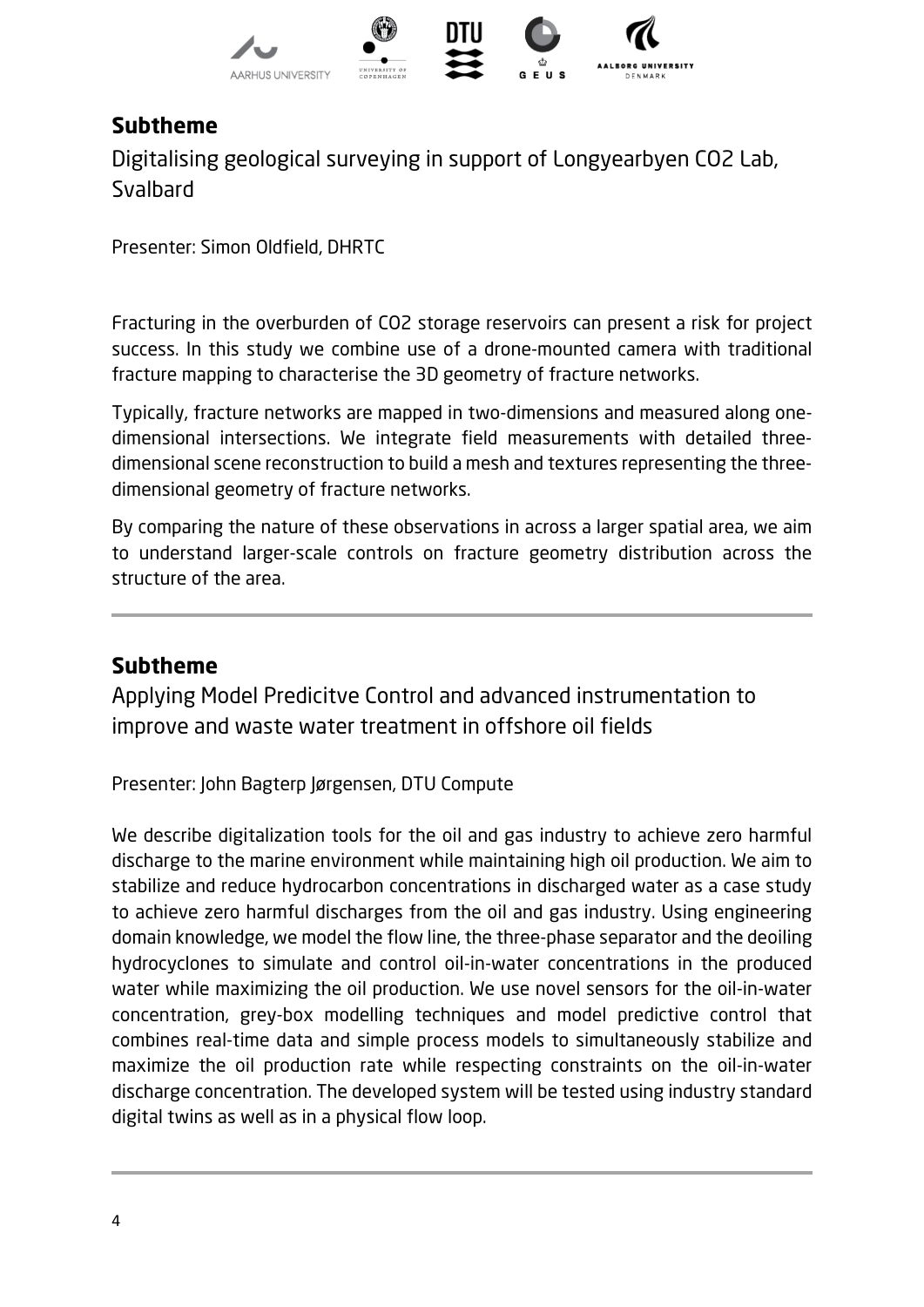

Multilevel Flow Modelling – A knowledge representation framework to support plant safety, operation, and maintenance

Presenter: Xinxin Zhang, DTU Electrical Engineering

Multilevel Flow Modelling (MFM) is an AI knowledge representation method that brings process design knowledge and operation experiences into a formalized modelling framework. MFM method enabling automatic causal reasoning based on process data, counteraction proposal and barrier analysis. MFM based analysis is compatible with human cognition and can support decision making process during plant safety assessment, re-design, operation, and maintenance. This presentation will introduce the MFM method, and its current research activities funded by DHRTC.

# **Theme**

Offshore Structural Integrity

*Chairs: Ole Andersen and Ulla Hoffmann, DHRTC*

### **Subtheme**

Fatigue of offshore structures

Presenter: Alexander Michel, DTU Civil Engineering

Fatigue has been widely recognized by the industry as well as the research community as an essential element in the design, maintenance, and repair of offshore steel structures. However, the traditional S-N approach only predicts the end of service life for a given detail, i.e., the time it takes for a fatigue crack to reach a critical size related to fatigue failure. Thus, for probabilistic inspection planning, additional information is required. In particular, experimental data on crack development, i.e., crack size versus fatigue damage, provide means for more economic inspection planning.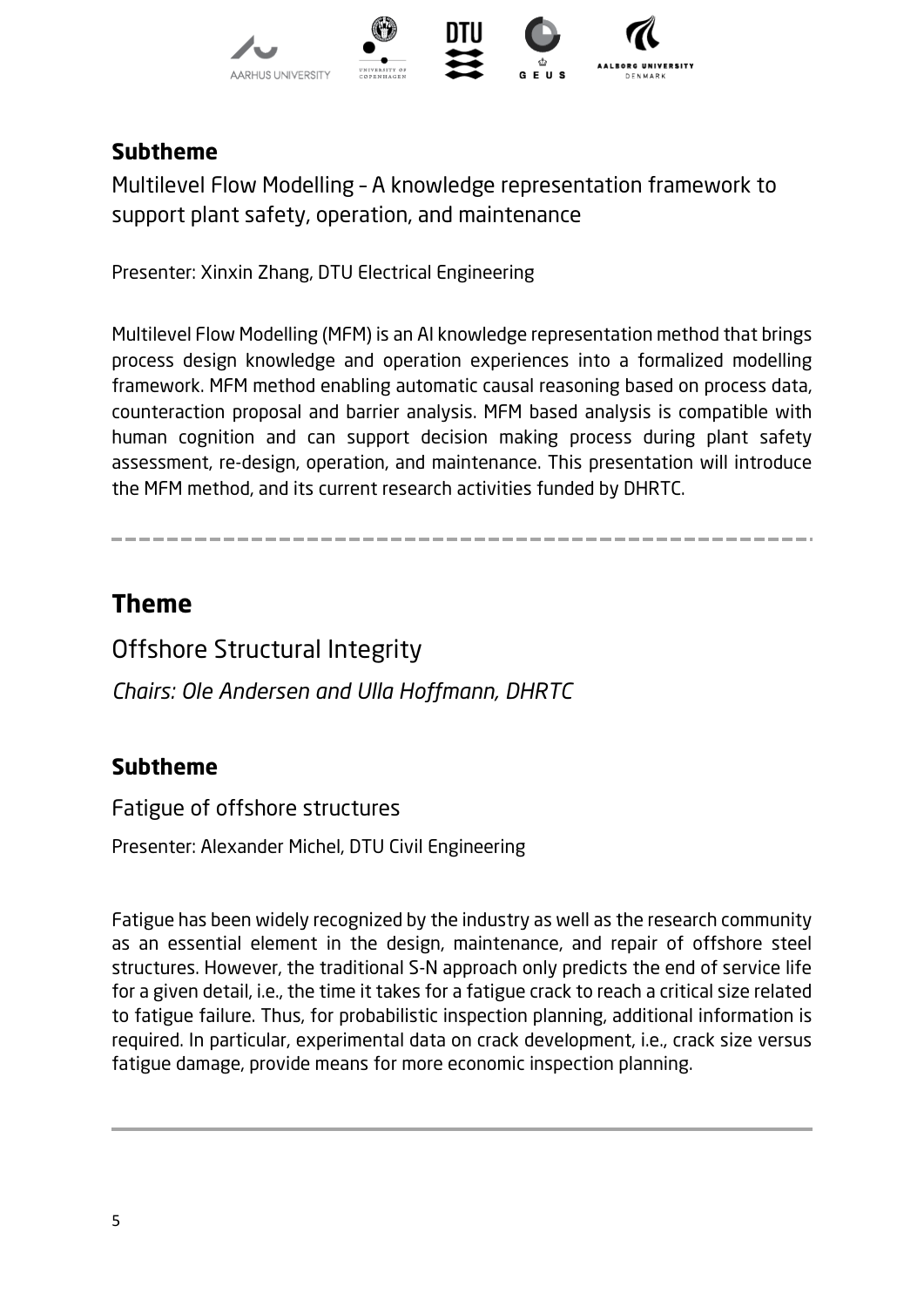

Innovative Structural Health Monitoring and Risk Informed Structural Integrity Management

Presenters: Evangelos I. Katsanos and Sandro Amador, DTU Civil Engineering

During their lifetime, offshore structures can be exposed to extreme weather conditions, which are associated with unusual big wave events. Such excessive loads may compromise the safety and integrity of those energy-related infrastructures and increase their susceptibility to structural failures. In this context, the deployment of a Structural Health Monitoring (SHM) system can safeguard both the structural integrity and the normal operational conditions of such structures. The benefits of deploying SHM systems to this kind of infrastructure triggered the conception and elaboration of an ambitious and promising R&D project, which is entitled "Innovative Structural Health Monitoring and Risk Informed Structural Integrity Management (InnoSHM)" and funded by the Innovation Fund Denmark (IFD). The InnoSHM project focuses on the development of Digital Twins as well as on the use of advanced System Identification Techniques, Big Data technology and Risk Management, aiming to support the development of a real-time SHM system and a data-driven decision support platform.

It is expected that the InnoSHM will allow early-stage damage detection and, in turn, improve maintenance and integrity management of offshore structures. The ultimate goal of InnoSHM is to enable the operators of the offshore structures to know immediately after a hazardous event if anything critical has happened to the structures and, thereby, effectively and safely support critical decision-making processes. The execution of such a demanding project required the synergy between academia and industry. Hence, a consortium has been formed consisting of the Danish Hydrocarbon Research and Technology Centre (DHRTC), Technical University of Denmark (DTU), Aalborg University (AAU) as well as TotalEnergies, Ramboll, and Brincker Monitoring ApS. The state-of-the-art techniques to be developed within the InnoSHM framework and the knowledge acquired can be readily applied to different types of structures, for which the digitalization of structural health management is a dominating trend.

#### **Subtheme**

Detailed analyses of waves and wave loads and perspectives to offshore guidelines

Presenter: Erik Damgaard Christensen, DTU Mechanical Engineering and Thomas Kabel, Aarhus University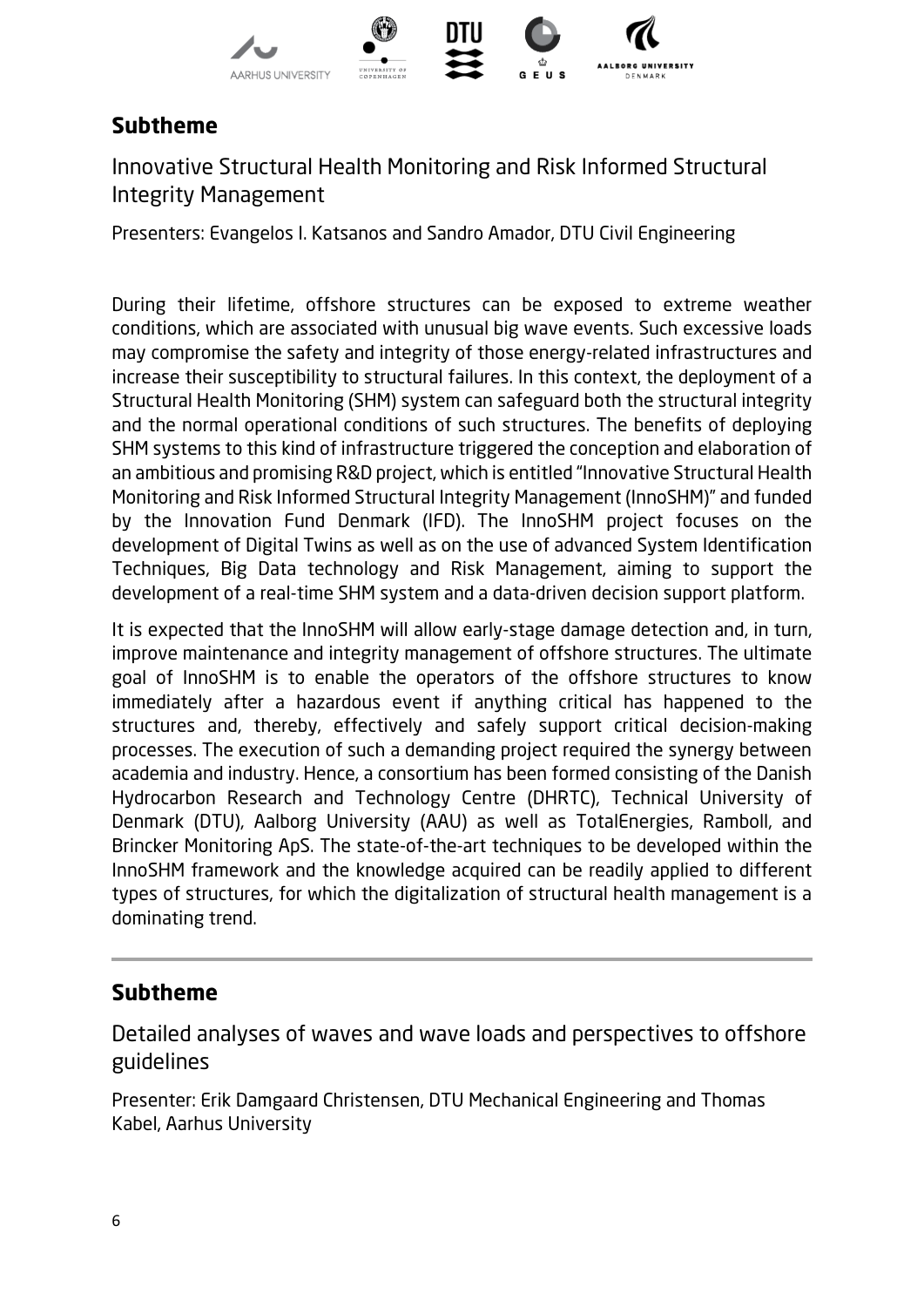

The presentation will give a review of the research over the last years funded by DHRTC on extreme wave loads.

This will also include a review of a sub-part of the design process of offshore and ocean structures and bridge the gap from the latest research to industry. The focus is on fixed structures, but much of the review is also valid for floating structures. Even though the estimation of the environmental conditions (for instance long term statistical conditions for waves) are important, the topic is believed to have gained a huge amount of interest during the last 3-4 decades and therefore has matured to a high level. Research is however still on-going with focus on joint estimation of extreme values for environmental variables (e.g. joint distribution of wave height and wave period). The translation of the wave conditions to forces has gained a lot of interest during the last couple of decades, however the knowledge seems not to have influenced guidelines for design of offshore structures. As an example, we can mention that the force coefficients in guidelines often refers to tests performed approximately 40 years ago, and not published in the open research literature.

The presentation includes a prototyping process of the research and development under *"Structural Integrity and Lifetime Evaluation"* under DHRTC. The prototype has the draft name "*CodeWrapper*". Late 2020 it was recognized that an overview of research and state of praxis, i.e., typically guidelines, was needed to have a focused plan for the next steps in the research and development and hereby bridging the gap between academia and industry.

#### **Theme**

Green chemicals

*Chairs: Yanina Ivanova and Kitt Ravnkilde, DHRTC*

#### **Subtheme**

Biomass based chemicals for the oil industry

Presenter: Christian Marcus Pedersen, University of Copenhagen

Societal demands have pushed industries to consider the use of alternatives to chemicals of fossil origin. Besides the obvious advantages, such as a reduced CO2 food print and lower pollution from the production, this development has also paved the way for chemicals with improved or even new properties. In this talk, our result from an ongoing project on biomass based H2S scavengers will be discussed. These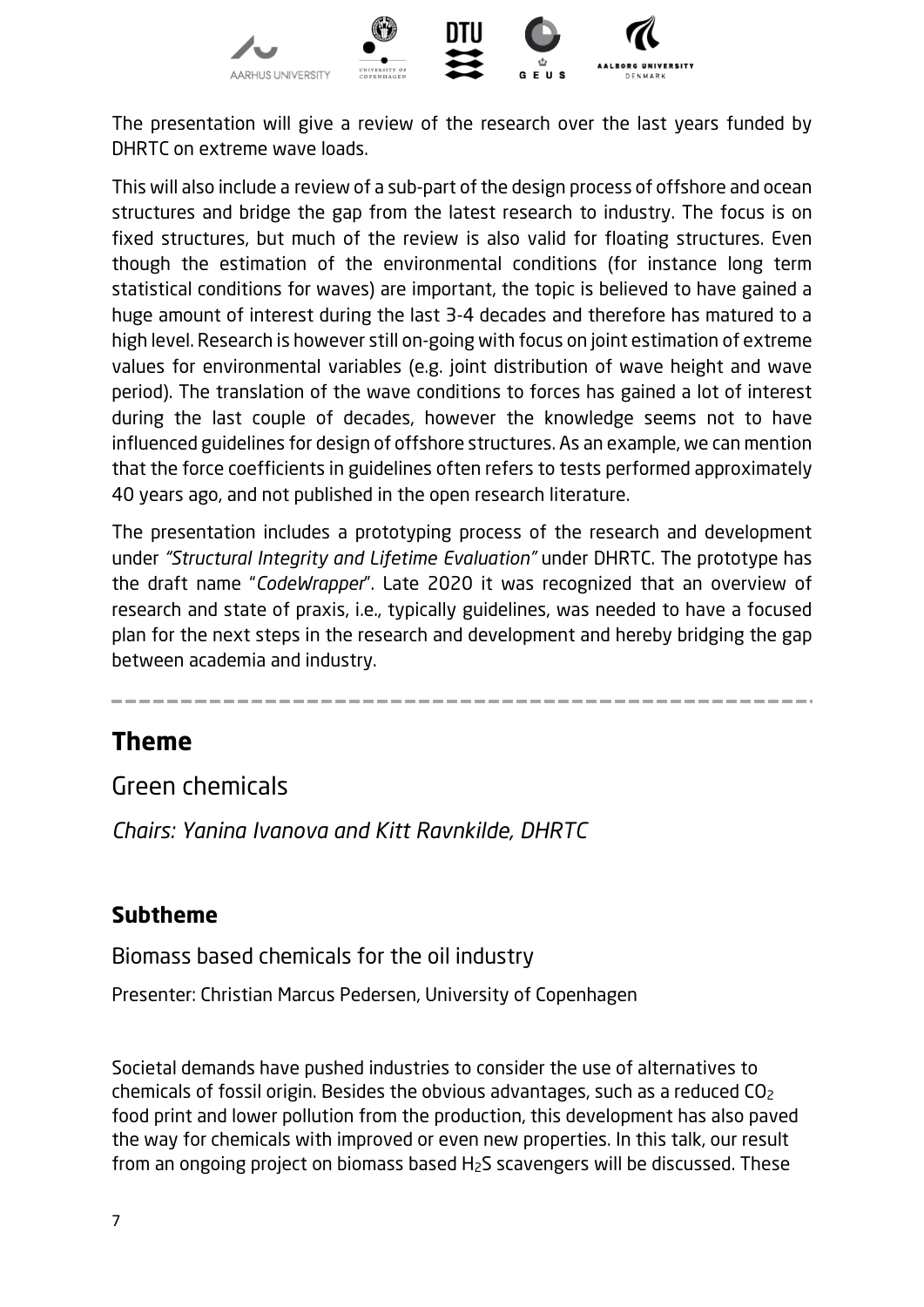

scavengers are currently compared with the commonly used triazines in terms of scavenging efficiency. The chemicals are based on a sugar core, which increase safety in handling and lower environmental impact significantly compared with the chemicals used in production today.

#### **Subtheme**

The CLEAN BIOCIDE project: Halophilic plant extracts as natural corrosion inhibitors and biocides for oil field application

Presenter: Mette Hedegaard Thomsen, Aalborg University

Offshore oil production is subjectable to internal corrosion, which can occur through microbiologically influenced corrosion (MIC) caused by biofilm forming sulfur-reducing bacteria (SRB). To mitigate MIC, the oil and gas industry relies primarily on biocides and mechanical cleaning.

Halophytes (salt-tolerant plants), produce a variety of bioactive compounds and some of these compounds have antimicrobial activity. MIC was studied on carbon steel coupons inoculated with anaerobic sediment from the Wadden Sea (Denmark) to mimic MIC from oil production facilities in the North Sea. The coupons were treated with extracts from selected halophytes. Using H2S as activity indicator for SRBs and ATP for general microbial activity in the liquid phase, initial trials have shown a significant reduction in H2S conc. in experiments treated with extracts, compared to controls, indicating a reduction of SRB species. Next generation 16S rRNA amplicon sequencing of DNA from Bacteria and Archaea, proved a significant shift away from SRBs in the microbial composition when compared to samples not treated with extracts. Visual reduction in corrosion was observed on coupons. Long-term solutions to prevent MIC using natural antimicrobial compounds from halophyte plants are beeing developed in this study.

### **Subtheme**

Green corrosion inhibitor: a new approach for eco-friendly corrosion inhibition of steel in the oil and gas industry

Presenter: Rajan Ambat, DTU Mechanical Engineering

Inhibitors are cost effective and efficient way of corrosion prevention; however, they lead to environmental hazards. Eco-friendly (green) inhibitors is a new path for inhibitors that are compatible with nature while also performing their anticorrosion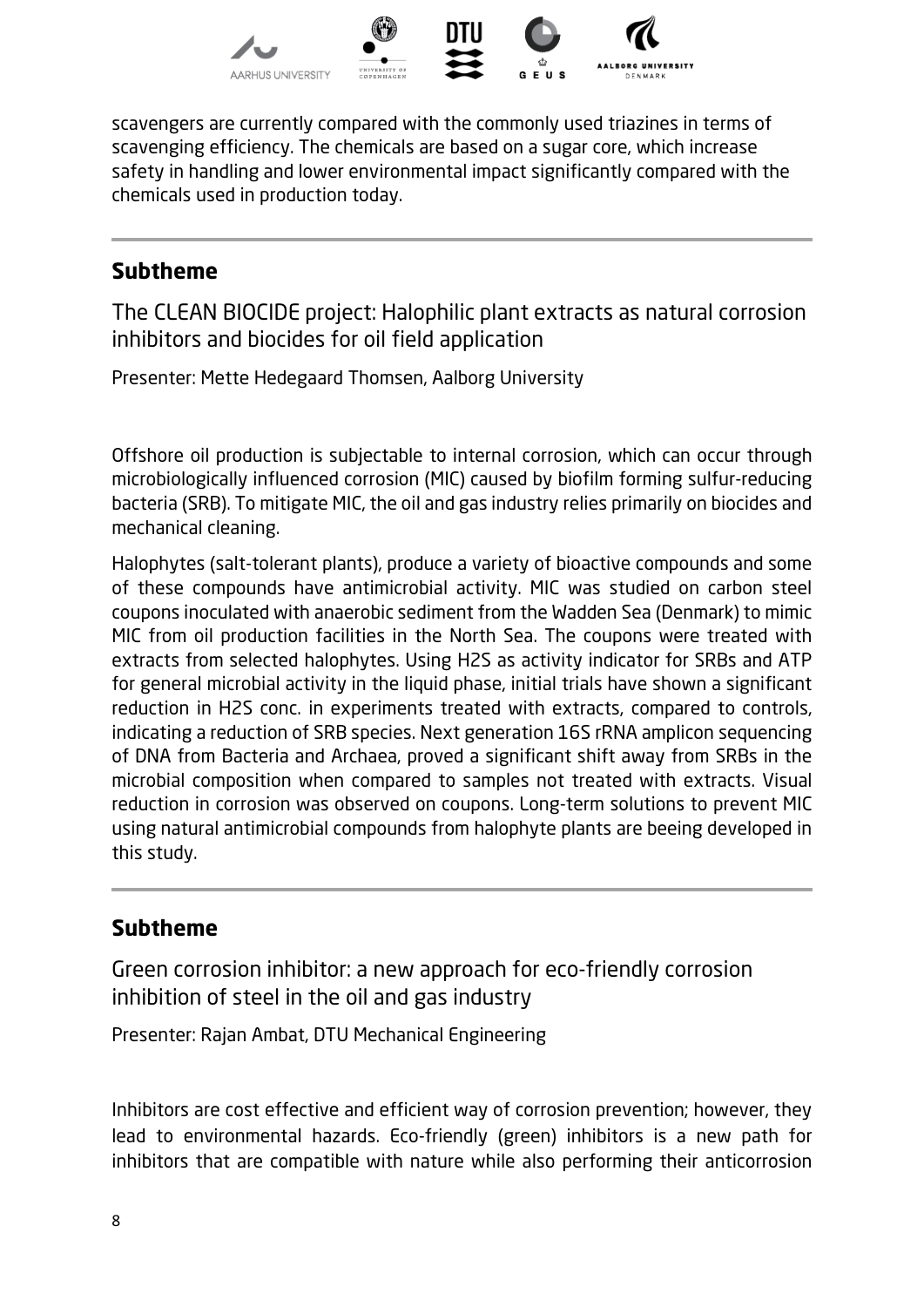

functions. Green inhibitors also provides sufficient inhibitory effects without environmental hazards. For example, natural extracts of fruits peel, plant seeds and plant extracts have adsorption properties of an effective inhibitor and can be used in a more ecofriendly manner due to their biodegradability and non-toxic nature. Aloe Vera is one example of an environmentally friendly inhibitor which is rich in several organic compounds of high molecular weight with heteroatom and Π center electrons in their molecular structures. This talk will elaborate on some green inhibitor investigations for reducing CO2 corrosion in oil and gas.

#### **Subtheme**

Taking clues from pitcher plants - nanofilaments to protect oil well infrastructure

Presenter: Tobias Weidner, Aarhus University

Corrosion and scaling have tremendous impact on oil well maintenance intervals involving high economic and environmental cost. Silica nanofilaments (SNFs), modelled after the self-cleaning structure used by pitcher plants, can potentially protect well pipe surfaces from contact with production fluid. We have recently developed a simple SNF coating that can repel water and emulsions by maintaining a liquid layer of oil within its nano-silica network. The SNFs are self-cleaning and are expected to protect pipes from scale formation, biofouling, and corrosion. Within our recent DHRTC projects we have performed lab tests of the stability of different coating designs. While several designs failed, it became clear that silica  $(SiO<sub>2</sub>)$ -based nanofilaments, would be stable under flow conditions expected within oil well pipes. Stability and performance make SNF coatings a potential candidate for efficient pipe well designs.

Day 2 – November 17th

#### **Theme**

Energy Transition from an oil and gas perspective, abandonment, and carbon storage

*Chairs: Charlotte Nørgaard Larsen and Christian Husum Frederiksen, DHRTC*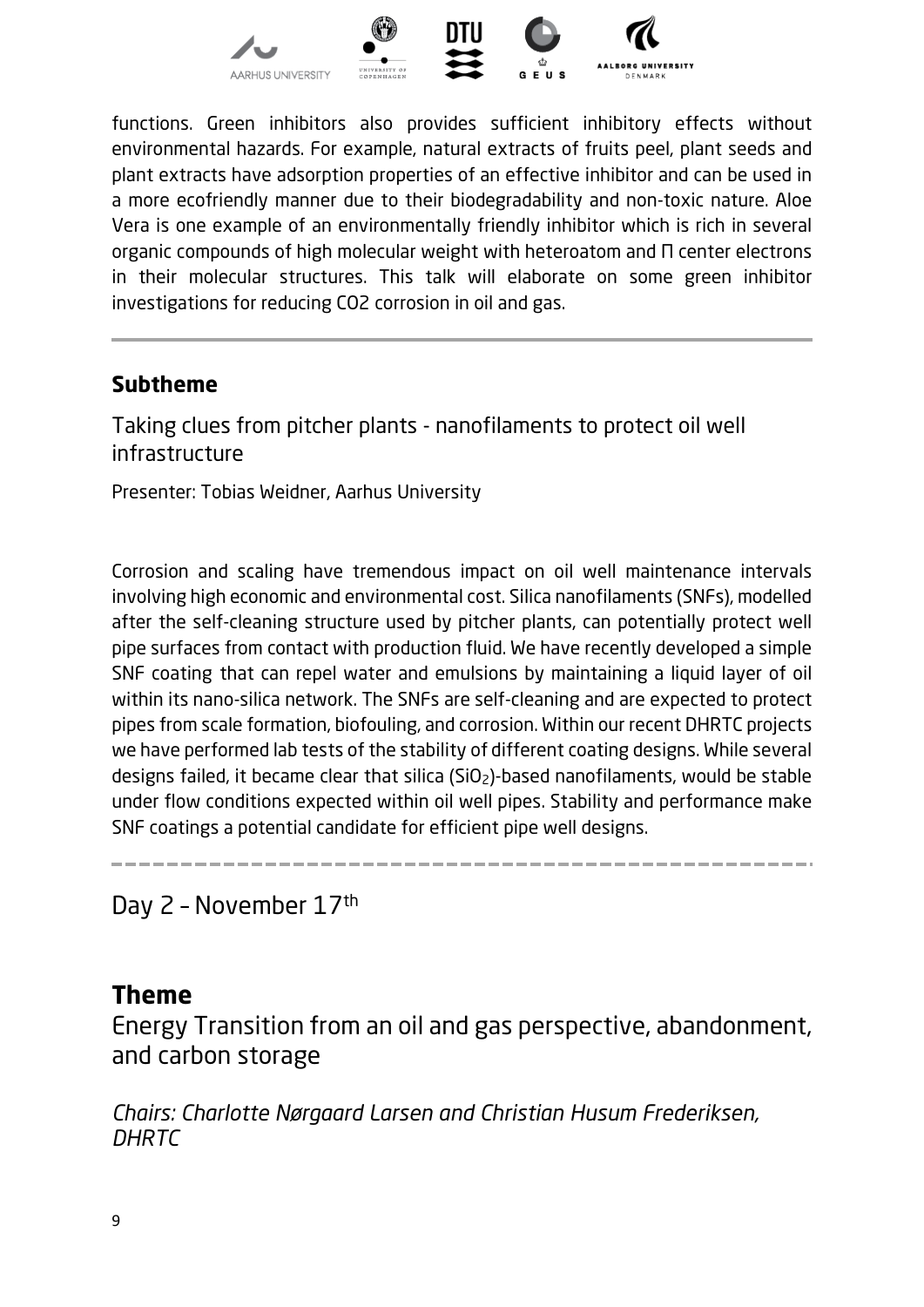

A plugging system from autonomous setting of polymer microspheres

Presenter: Anne Ladegaard Skov, DTU Chemical Engineering

When a well reaches the end of its life, it must permanently be plugged and abandoned. The main challenges which have been reported associated with the plugging of wells can be categorized as unconsolidated formations, high temperatures, formation permeability, changes in formation strength as a result of depletion and tectonic stresses exerted by formation (e.g., shear stress and subsidence). The objective of this project is to develop a novel environmentally friendly polymer-based plug that has low gas and water permeability, long-term durability, and the capability of in-situ formation and autonomously setting when there is flow and a rough surface. As it is depicted in the figure, the mechanism of setting of the plug is based on the reaction of surfacefunctionalized polymer-based microspheres which condense them into a solid via the covalent bonds. The microspheres are based on a polymer that has high strength and very low gas and water permeability. Moreover, the deformation of elastic microspheres in response to the pressure difference over the plug will lead to an elimination of most of the porosities within the network of microspheres such that an almost impermeable plug will form.

The low permeability will hinder the wear of polymer and thereby increase the lifetime of plug. Therefore, the developed novel system can be regarded as a suitable permanent plugging material that could withstand the well conditions for a long period.

#### **Subtheme**

Scale as Part of Well Barrier and Scale Generation

Presenter: Tanzila Sharker, Aalborg University

For abandonment of wells there is a need for sealing the upper part of the well, which is typically done by cementing. This work investigates the possibility of using induced scaling techniques for sealing wells as an alternative to current methods. Two main aspects are investigated, the ability of induced scale to function as a plug and the ability of scale to function as a barrier material when combined with normal cementing. Scaling is induced by applying an electric current to the metal, which has previously been shown to form non-porous scales in marine environments, known also a seacrete/biorocks.

A laboratory flow-setup is used for scale development at temperature and brine compositions resembling that of the Dan field, but at ambient pressure. A Direct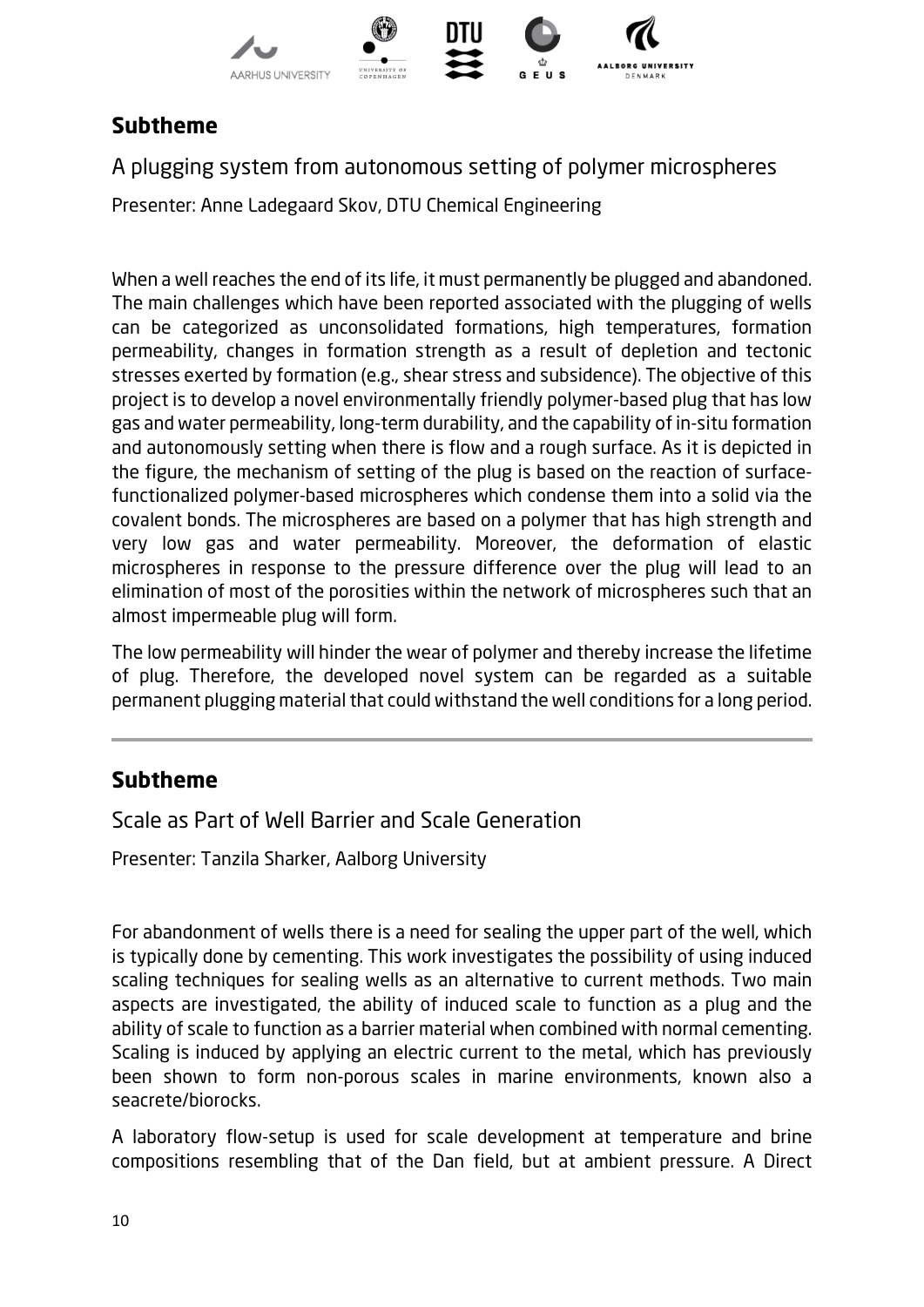

Current is applied to the pipe (acting as a cathode) wherein the scale is to be formed and an anode deployed in proximity hereof. The imposed current and the presence of an anode accelerates the scaling process.

Subsequently the sealing capacity of the scale and scale/cement plugs are tested to determine the applicability of scale as a sealant. This testing will include both sealing capacity regarding gas leaks as well as mechanical strength due to the requirement to withstand well pressures.

#### **Subtheme**

Efficient plugging of abandoned reservoirs using polymers

Presenters: Henning Osholm Sørensen, DTU Physics and Nico Bovet, DHRTC

The oil fields in the Danish North Sea are aging and some will have to be abandonned in the near future. We need to find solutions to improve the process of closing down wells in a safe, cost-effective manner to protect the marine environment and ensure well integrity.

It might be beneficial to seal off the reservoir formation itself prior to the abandonment process to stop residual fluids from flowing into the borehole. This could provide *easier and safer working conditions* during the closing of the well when cement is poured and cured. Thereby, ensuring a better quality of the cement sealing plug. In the long run, the integrity of the sealing will be enhanced because the pressure has been removed from the reservoir fluid on the barrier. Therefore, the method can reduce the environmental and abandonment risks and potentially reduce cost of the closing operations.

We currently synthesize and investigate properties of organic polymers intended to close the pores of the chalk formation. We will follow the sealing and polymerisation process inside bulk chalk by in-situ X-ray tomography and monitor the evolution of the polymer seal over time when exposed to high pressure and temperature (reservoir conditions) to evaluate its longer-term integrity. With this cross-disciplinary project between chemistry and material characterisation, we intend to deliver a polymer formulation that can seal off a chalk reservoir formation at conditions relevant for the DUC sector of the North Sea.

#### **Subtheme**

Can CO2 be stored in depleted oil chalk fields?

Presenter: Hamid Nick, DHRTC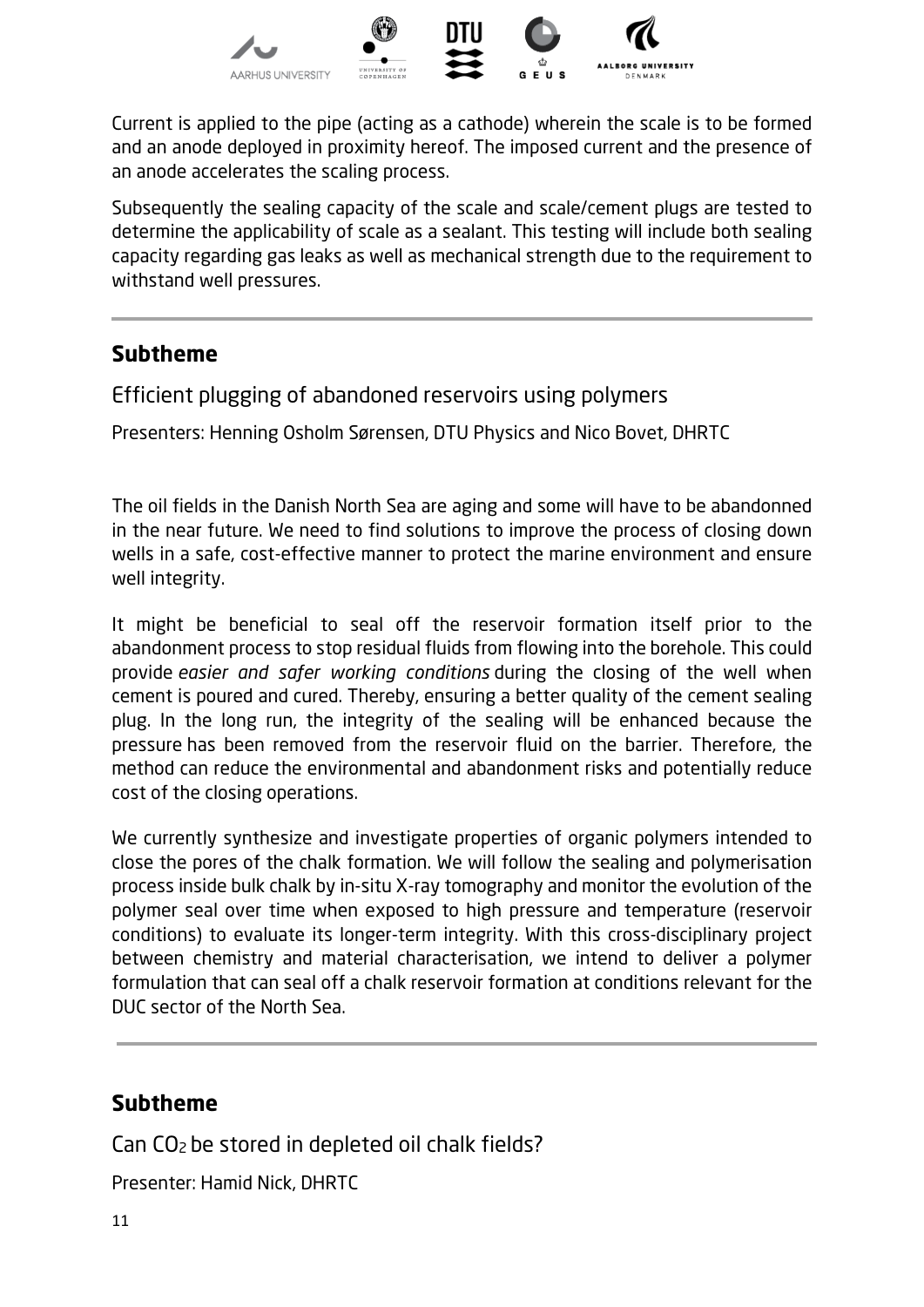

Many countries have committed to reduce their  $CO<sub>2</sub>$  emissions by ratifying the Paris Agreement. Carbon Capture and Storage (CCS) has been identified as a technology that is particularly suitable for decreasing the  $CO<sub>2</sub>$  levels during the energy transition from fossil fuels to renewables. Although the number of dedicated CCS projects is slowly increasing, the majority are still carried out in combination with Enhanced Oil Recovery (EOR). CCS has also been embraced in Denmark, where several climate and energy institutions emphasize that capturing and storing the  $CO<sub>2</sub>$  is essential for the mid-term achievement of the emission reduction targets and for becoming carbon neutral in the long term. The recent North Sea agreement, which sets 2050 as the end for the Danish oil and gas production and urges the CO<sub>2</sub> storage in the depleted hydrocarbon fields, represents an important step towards the deployment of CCS technology. However, because of the reactivity of calcite, main constituent of the Danish chalk fields, in the presence of CO2-saturated water, CO2 storage has mainly been considered for sandstone formations. Nonetheless, the global deployment of CO<sub>2</sub> storage can benefit from diversifying the lithology options. Thus, by reviewing the literature on  $CO<sub>2</sub>$ storage in chalk, mostly in connection with EOR, and by extrapolating from the knowledge on other type of carbonates (e.g., limestone), we discuss the main challenges and enablers for CO2 storage in chalk fields in terms of the storage mechanisms, site safety, injectivity, and monitoring. Many of our observations for chalk may be relevant for other tight carbonate-rich formations.

#### **Subtheme**

Renewable energy driven integration of hydrogen in the Danish O&G sector

Presenter: Anders Køhler, Floating Power Plant

We have investigated the possibility of replacing natural gas with renewable energy produced on site, thus reducing the CO2-emissions from O&G production. The results show emissions reduced by 60-70%. In the project the partners also investigated the use of hydrogen to smooth out renewable energy intermittency and the export of excess renewable energy as hydrogen mixed into the natural gas produced. This technology could make the energy for offshore facilities fossil-free in the future.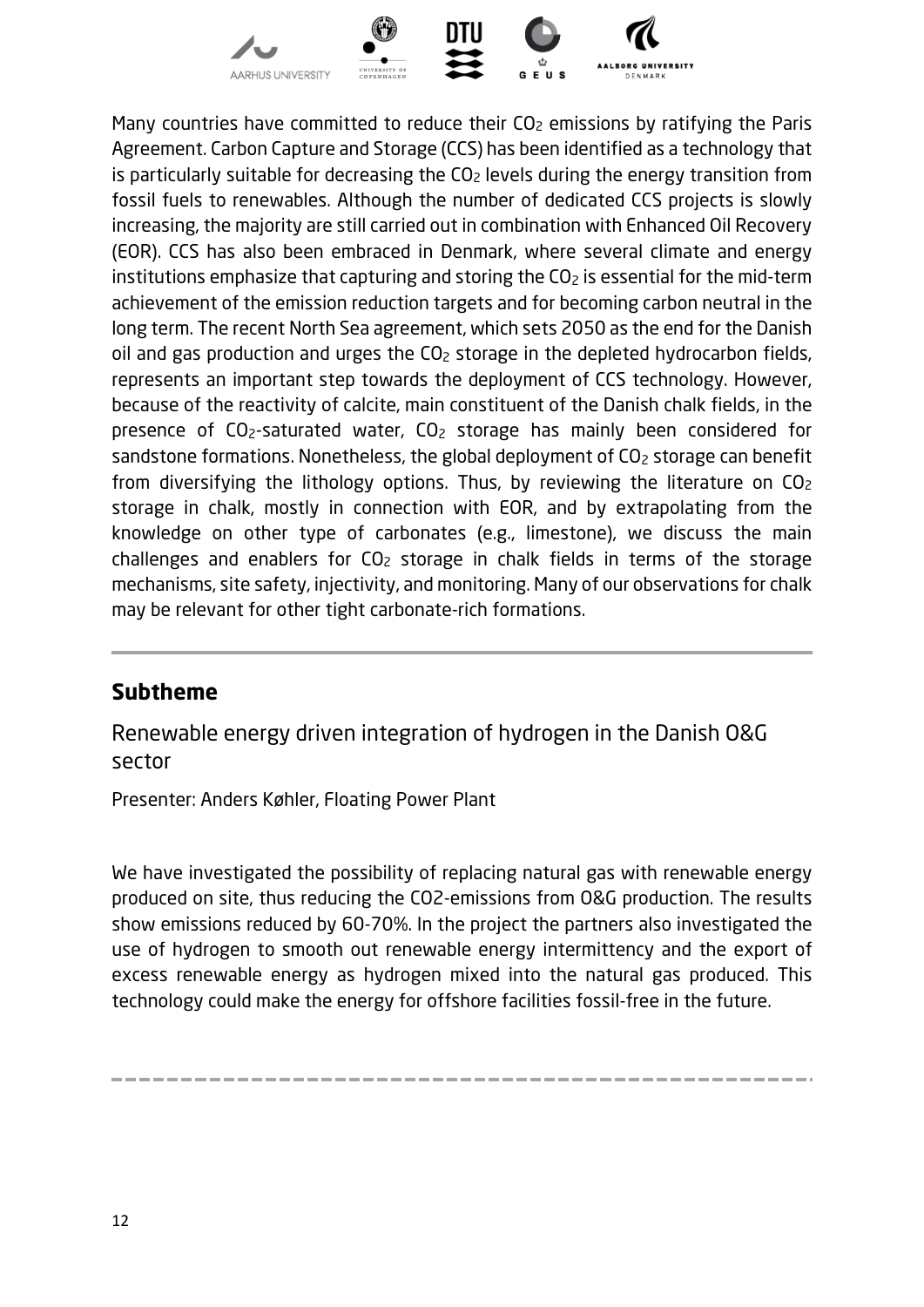

# **Theme**

Produced Water Management

*Chair: Jørgen Næumann, DHRTC*

#### **Subtheme**

Towards zero harmful discharge

Presenter: Peter Christensen, TotalEnergies

#### **Subtheme**

Fast evaluation of synergistic effects of combinations of production chemicals in PW oil droplet stability

Presenter: Liridon Aliti, DHRTC

PW is well known to contain both dispersed and dissolved oil species. The ease of dispersed droplet removal is related to the droplet stability towards coalescence. The performance of many oil field chemicals is related to the surface activity of these and the easy of dispersing these species into the oil-water system being produced. Optimization of the formulation of each product (say a down hole injected corrosion inhibitor. CI) normally do not necessarily take into account the influence on performance downstream. Therefore, cocktails of chemicals (e.g. CI + a demulsifier) may end up in the PW stream and affect the performance of the droplet removal processes by either increasing or decreasing stability. In this work we report a number of microfluidic studies of these effects and how mixtures of chemicals affect coalescence frequencies and droplet behavior, and therefore eventually the performance of a PW treatment system depending on oil-drop removal. The findings can be explained through the interfacial behavior and departure from optimal OiW instability conditions due to under or over dosage of chemicals or significant competitions of chemicals both by differences in diffusion coefficients and the ability to adhere to the interface. The microfluidic approach has the advantage over bulk experiments (bottle tests) that mixing is fast and effects of diffusion is limited.

#### **Subtheme**

Towards Zero Discharge of Spent and Unspent H2S Scavengers

Presenter: Marco Maschietti, Aalborg University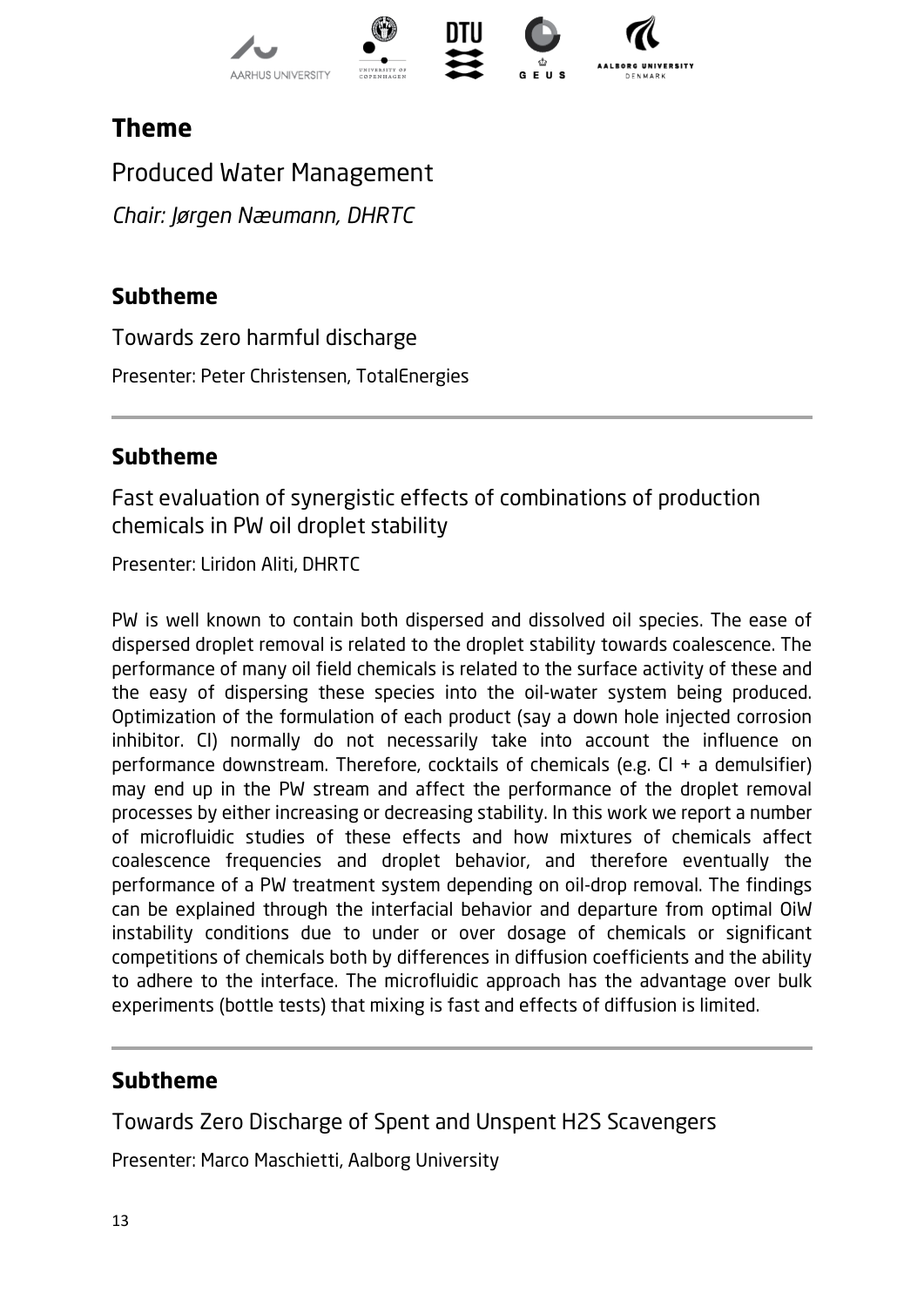

The removal of hydrogen sulfide (H2S) from the gas produced offshore in the Danish North Sea is carried out by direct injection of aqueous solutions of a scavenger, MEAtriazine, which reacts with H2S giving substantially less harmful species, being mainly monoethanolamine (MEA) and dithiazine (DTZ). Oil and gas operators inject the scavenger in large excess of the stoichiometric requirement, in order to ensure the H2S concentration is brought down to safe levels.

Downstream of the pipe where the scavenging reactions take place, a water stream containing the unspent scavenger and the reactions products (spent scavengers) is separated from the gas. The handling of the spent and unspent scavengers (SUS) is problematic due to high pH and fouling potential. For this reason, the SUS are often directly discharged into the sea. This is far to be optimal as it represents a loss of value, due to large amounts of unused MEA-triazine, and it contributes to a large extent to the environmental impact factor of offshore oil and gas production.

This presentation focuses on the results obtained in the first year of the project "Zero Discharge of H2S Scavenging Chemicals". The project aims at developing a new process based on a combination of a membrane separation unit and a hydrothermal oxidation unit. The purpose of the membrane unit is to recover the unspent fraction of the SUS, while concentrating the spent fraction which is conveyed to the hydrothermal oxidation unit. The experimental results discussed in this presentation were obtained on real offshore SUS samples retrieved in the Danish North Sea.

Three commercial nanofiltration and one reverse osmosis membranes were tested at laboratory scale for assessing their capability of removing the organic pollutants from the SUS and of separating the unspent from the spent fraction. One nanofiltration membrane (NF270) showed the best results when considering the efficiency of TOC removal (65%), the high permeate flux and the capability of separating MEA-triazine from DTZ. The NF270 membrane did not show remarkable fouling over 24 hours of operation.

With regard to the hydrothermal oxidation process, the experiments were run on a 100 mL reactor at low severity (200 °C, 80 bar) and high severity (350 °C, 220 bar) conditions, under excess of oxygen. The reactive process was studied for different reaction times in the range 1 to 360 min. It was found that the three main constituents of the SUS (MEA triazine, MEA, and DTZ) are rapidly decomposed, while the COD of the water can be reduced up to 84% at low severity and 98% at high severity. The nitrogen contained in the water is mainly transformed into ammonium and nitrates, while the sulfur is oxidized to sulfate. The high-severity process shows reaction rates approximately 70 times higher than the low-severity process, which leads to a low footprint reactor compatible with offshore installations.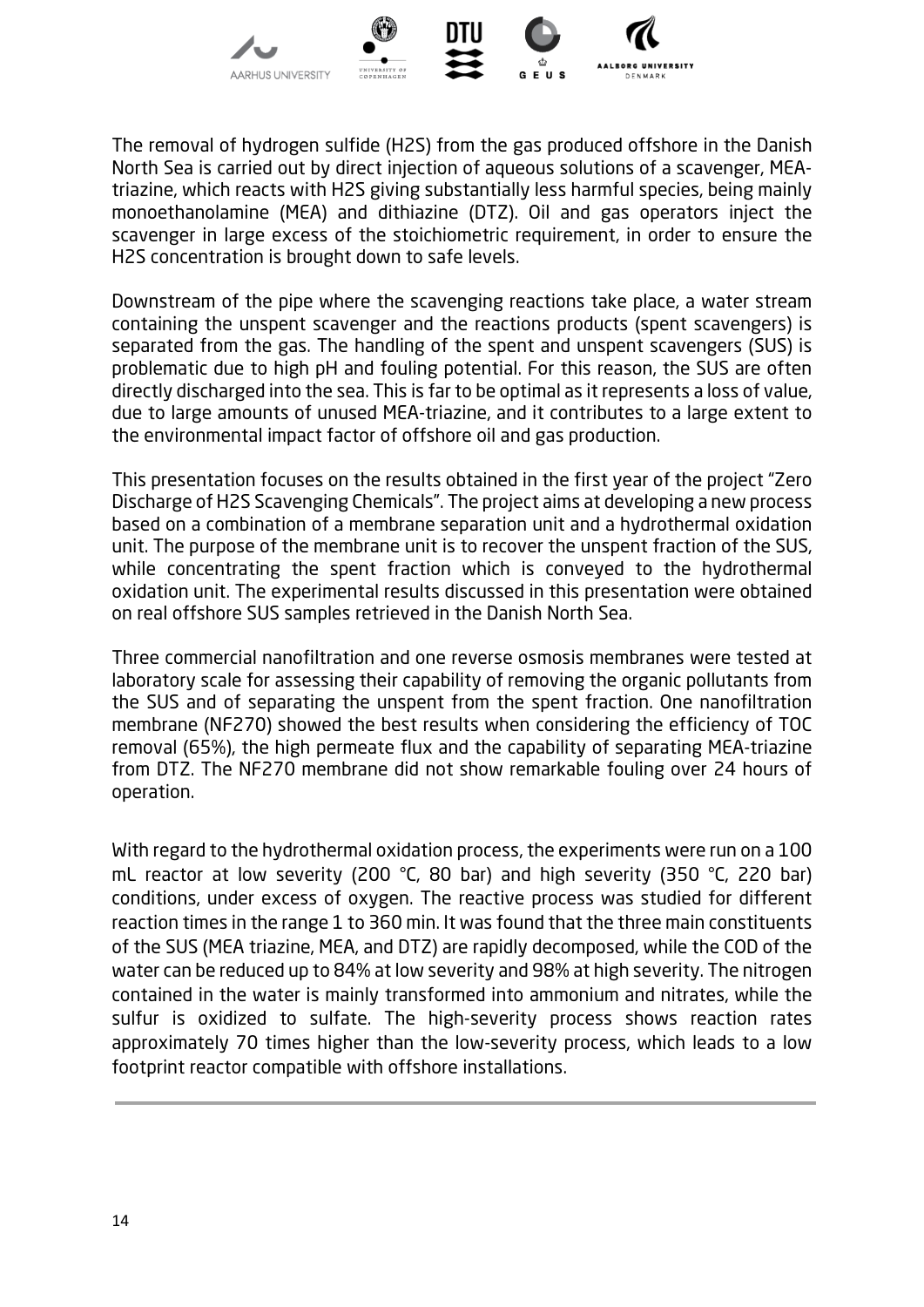

Towards zero harmful discharge – toxicity drivers, testing, and assessment approaches

Presenter: Lars M. Skjolding, DTU Environment

Produced water is a major waste stream resulting from offshore oil extraction. Produced water consist of a multitude of different compounds ranging from naturally occurring substances such as PAH, BTEX, and phenols originating from oil to production chemicals such as biocides, corrosion inhibitors and H2S scavengers added to maintain operations in accordance with legislative requirements. This creates a complex mixture of compounds that needs to be assessed in terms of potential environmental hazards. Currently, the assessment is carried out either as a substance-based approach that summarizes the toxicity of individual chemicals in the mixture or a whole effluent approach that tests the toxicity of the whole sample.

The presentation will combine the findings of an extensive literature review of the ecotoxicity of produced water and identified drivers of environmental hazards with practical off-the-bench considerations for ecotoxicity testing strategies. This is aimed at providing regulatory relevant and reliable input the current risk assessment approaches for produced water. Furthermore, the presentation will discuss pitfalls and limitations of current hazard assessment data used to populate the exposure assessment and provide specific recommendation for overcoming this through physical, chemical, and biological testing mainly related to standardized ecotoxicological test setups.

#### **Subtheme**

Biofilm-based treatment for produced water

Presenter: Henrik R. Andersen, DTU Environment

Produced water (PW) represents the largest volume waste stream generated in oil and gas production operations. PW has a complex composition, which includes various production chemical residuals and naturally occurring organic and inorganic chemicals that are recalcitrant and difficult to remove. PW treatment would make it possible to meet future stricter regulation and achieve zero harmful discharge into the sea. Physico-chemical and bioremediation methods utilized for removal of these compounds have shown various operational problems, such as generation of toxic gases, phase transfer of pollutants, residual sludge production and the impossibility of destroying refractory compounds. An additional problem offshore is the footprint of